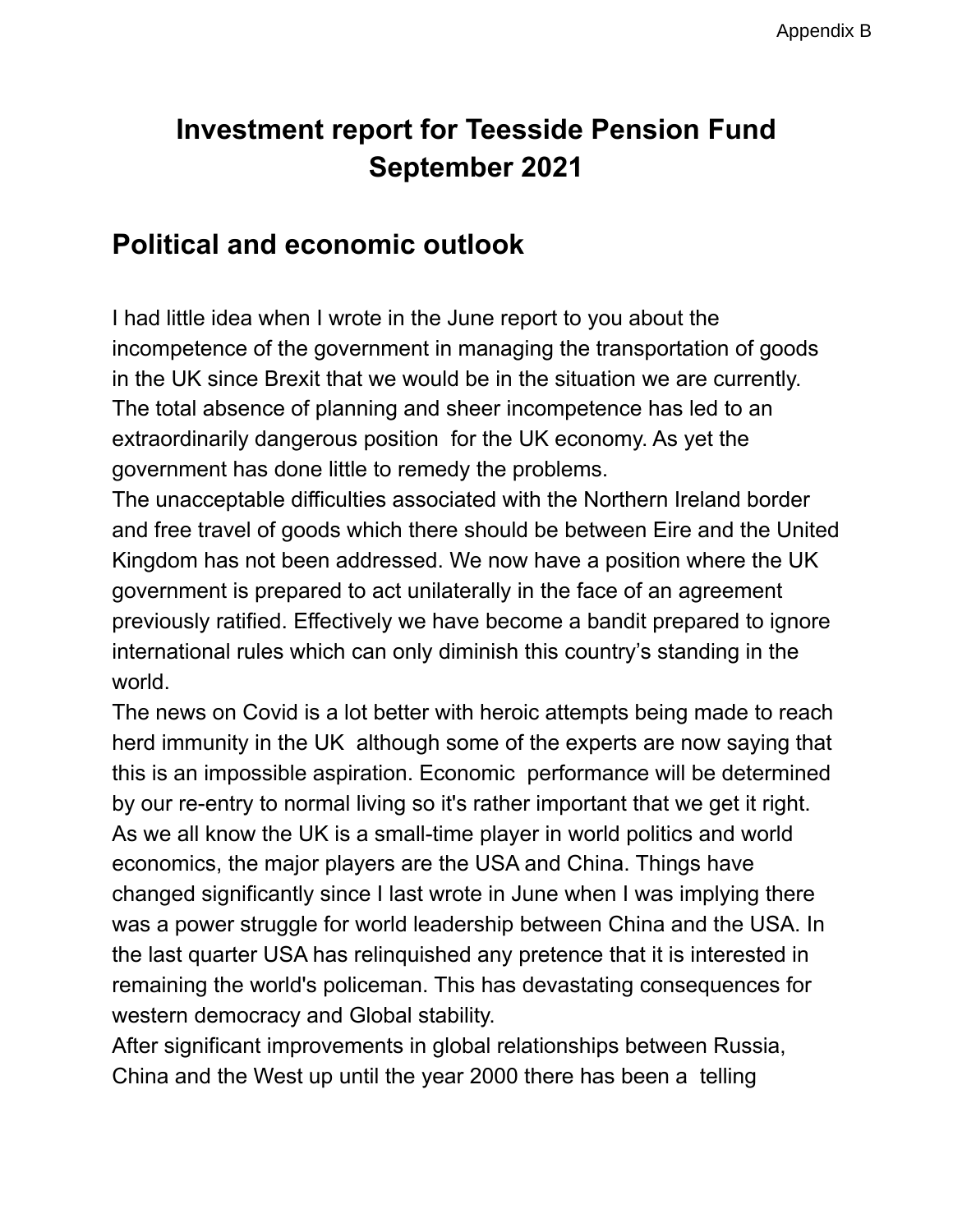deterioration since the arrival of presidents Putin and Xi. They have repressed their own people and taken an aggressive stance against the USA which has accommodated their every thrust for increased power. The consequence of successive presidents of the USA not using their undoubted firepower to respond to unacceptable behaviour and the crossing of red lines has been that China and Russia have seized countries and islands and sponsored despots to cement strategic advantage. Until August the US response had been pathetic and in August it was disastrous. it gave a clear signal to China and Russia that they could dictate the world agenda going forward. It signalled that the USA and by association the West were no longer interested in looking after areas of significance.

Additionally the retreat from Afghanistan has left a void for the terrorist sponsoring Nations to occupy and train new recruits which is likely to increase the rate of terrorism and civilian casualties amongst the Western democracies. The world's gone from the relative stability of the Cold War with two opposing Nations to a scenario where there are significantly more players which by definition increases the chances of misunderstanding and conflict.

Uncertainty has also increased in Europe after the German election. The departure of Angela Merkel could well lead to a fight for the leadership within the European Union.

The impact of the supply chain difficulties outlined above will be for higher future inflation and lower future economic growth, however in the last quarter the UK economy continued to respond positively to the opening up of the economy after Covid. Both wage and price inflation has embedded itself across many countries very quickly and there is no reason to believe given the extended period of loose money that these pressures will subside anytime soon. The changing shape of the world economy and the move away from globalisation will add fuel to the fire.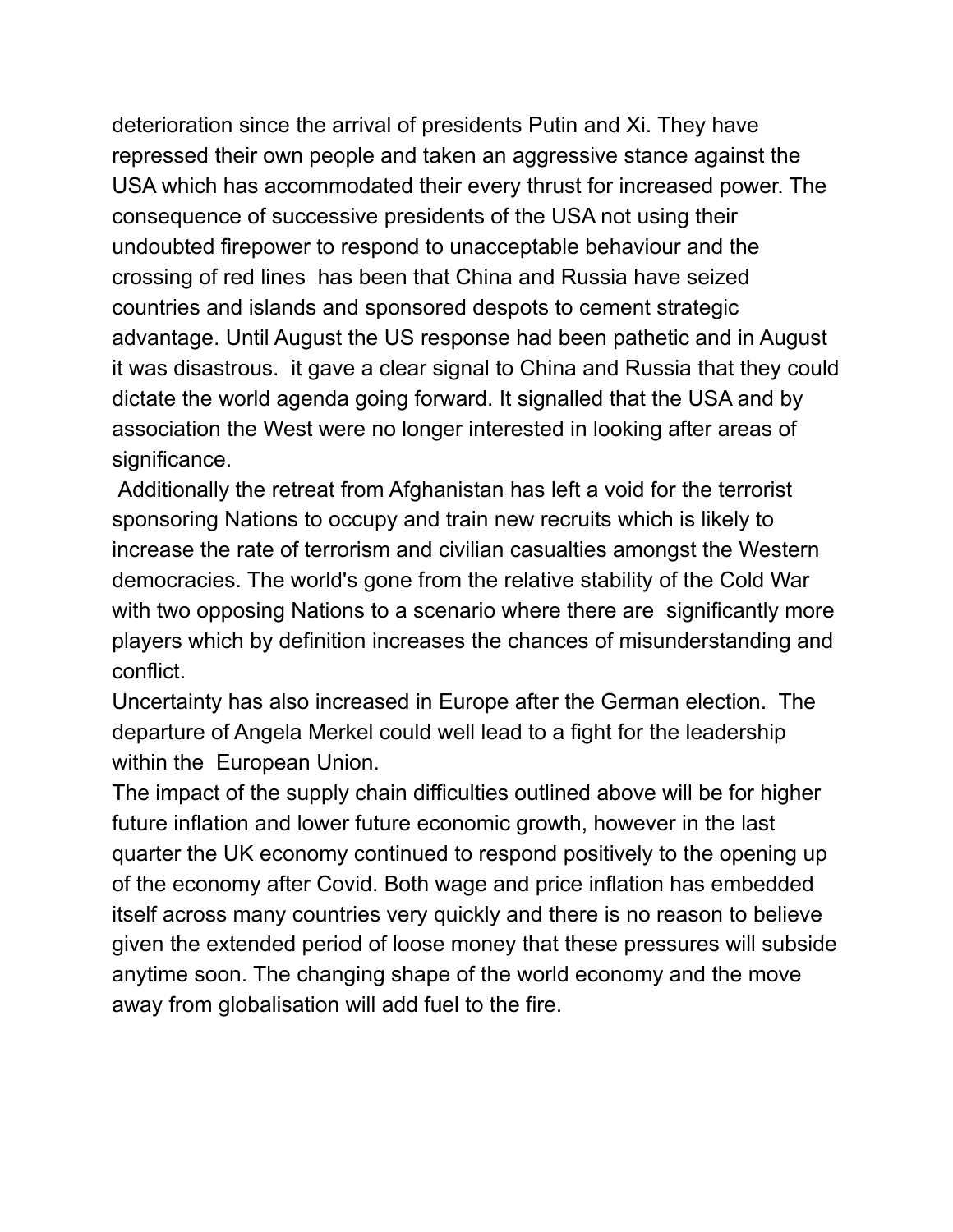### **Markets**

Equity markets dislike inflation and and dislike rising inflation even more which is the situation we find ourselves in now. International equity markets have marked time over the last 3 months or so and the Asian markets have fallen significantly since the beginning of the year partly due to protectionist measures against companies taken by the Chinese authorities.

Despite extremely low short-term interest rates, bond yields are on the rise, given the inflationary pressures within the economy this is a trend that is likely to continue for some time. This is yet another reason for equities to struggle.

As the UK economy has moved out of lockdown the property market has returned to some level of normality. Rent collection levels have improved significantly as tenants' ability to pay has improved as the economy has recovered. Uncertainties persist as the impact of pandemic on working and consumer preferences is still not fully known.

Large infrastructure projects look pretty fully valued as too much money is devoted to the sector. However this overvaluation might well persist if equity markets trend down. Some smaller projects in more niche areas still appear attractive.

In the other alternative investment areas private equity will no doubt have some attractive investments given the range of sectors.

If bond markets continue to fall, attractive credit opportunities will become increasingly difficult to find, however there might be some merit in fixed interest funds which provide higher return than cash If we decide to liquidate further our position in equities.

Cash continues to be unattractive.